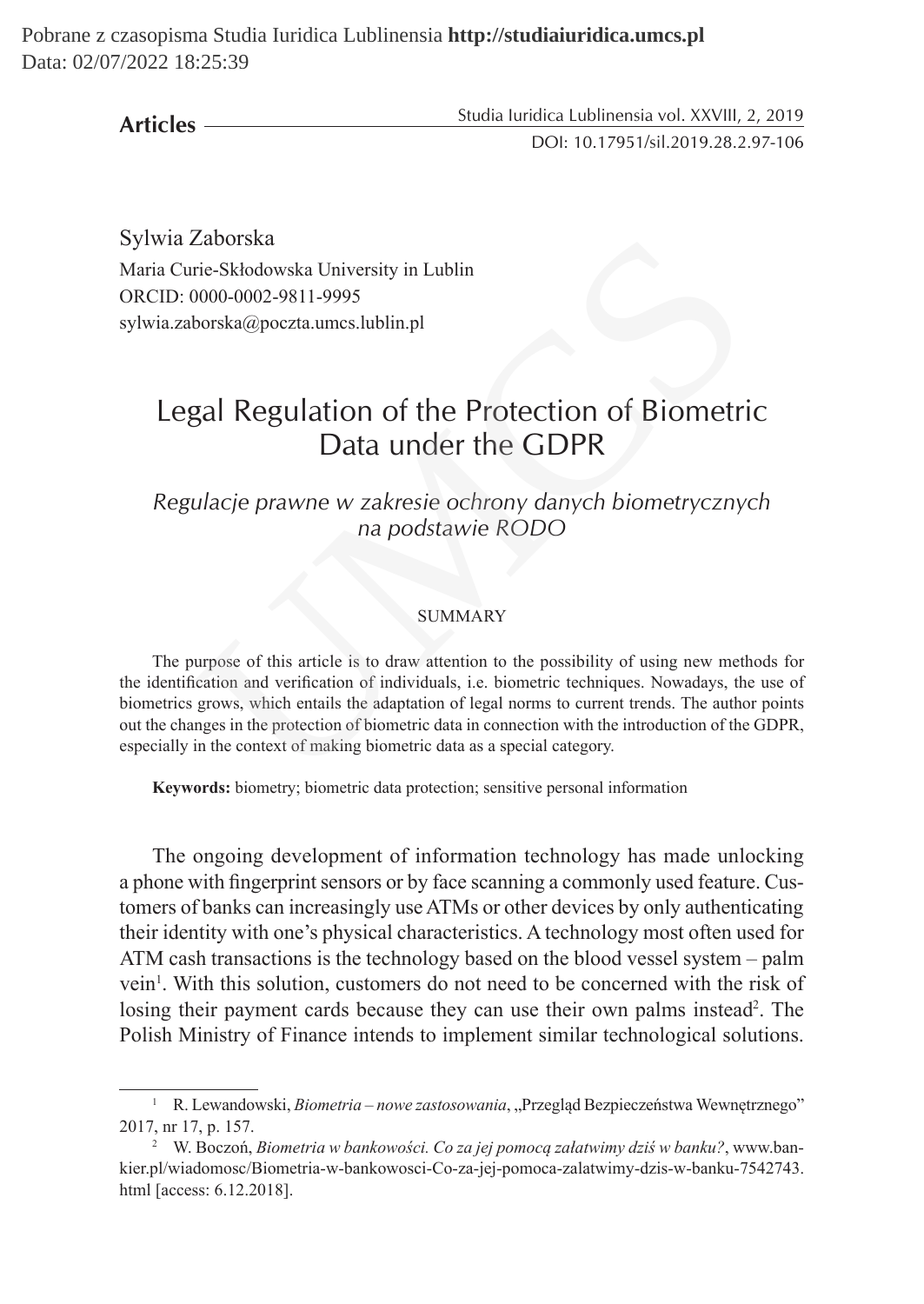98 Sylwia Zaborska

It is planned to introduce the voice identification of taxable persons who call the National Tax Information. However, this idea faced many controversies, as well as an intervention by the Polish Ombudsman due to concerns about the breach of the callers' right to privacy<sup>3</sup>.

The need to find an effective method of proof of identity appeared with the development of documents and the necessity to exchange them between people. In practice, one can find a number of methods of verification and identification<sup>4</sup> whether a person is the one who he claims to be. This most often entails checking whether an individual is able to produce a specific object, such as a key or magnetic card<sup>5</sup>. Another method of verification is based on knowledge and involves asking questions about the fact the authorised person should be aware of, e.g. the PIN or password<sup>6</sup>. As these traditional means of identification or verification of individuals are far from being perfect and reliable, they are increasingly replaced by state-of-the-art technologies, such as biometric systems. These systems consist of the digital measurement of certain anatomical or behavioural characteristics of a human body and then compare the results obtained with the reference characteristics. This means that biometric systems boil down to matching the set of characteristics of the observed object with a set of characteristics previously recorded. A positive match result affects the final decision on the decision regarding the recognition of a given person<sup>7</sup>. rs' right to privacy<sup>3</sup>.<br>need to find an effective method of proof of identity appeared went of documents and the necessity to exchange them between pectors one an find a number of methods of verification and identificatio

Biometrics is the scientific discipline aimed at establishing the identity of a human being using his or her unique features and skills. It is interdisciplinary in nature, because it uses achievements of such disciplines as biology, mathematics, engineering and probability theory<sup>8</sup>. The very term "biometrics" is derived from the Greek, where *bios* means 'life', while *metron* means 'to measure'<sup>9</sup> .

Each person has unique characteristics of the external appearance, body or behaviour, which is referred to as biometric characteristics. The literature on the subject distinguishes between individual characteristics of a human being into biologi-

<sup>3</sup> For more details, see *Rzecznik w sprawie rozpoznawania głosu osób dzwoniących na Krajową Informację Podatkową*, www.rpo.gov.pl/pl/content/rzecznik-w-sprawie-rozpoznawania-glosu-osobdzwoniacych-na-krajowa-informacje-podatkowa [access: 8.12.2018].

<sup>4</sup> The point of departure in the identification process is ignorance as to the identity of agiven person, while the verification takes place by comparing the identifier of the person with amodel pre-recorded in the database. See M. Tomaszewska-Michalak, *Prawne i kryminalistyczne aspekty wykorzystania technologii biometrycznej w Polsce*, Warszawa 2015, p. 14.

<sup>5</sup> D. Gutowska, *Techniki identyfikacji osób zwykorzystaniem indywidualnych cech biometrycznych*, "Zeszyty Naukowe Wydziału Elektroniki i Automatyki Politechniki Gdańskiej" 2004, nr 20, p. 69.

<sup>6</sup> W. Gutfeter, A. Pacut, *Człowiek w systemie biometrycznym*, [in:] *Dokumenty a prawo*, red. M. Tomaszewska-Michalak, T. Tomaszewski, Warszawa 2015, p. 79.

<sup>7</sup> D. Gutowska, *op. cit.*, pp. 69–70.

<sup>8</sup> R. Kaszubski, *Społeczne i prawne aspekty biometrii. Człowiek i dokument*, Warszawa 2009, p. 3.

<sup>&</sup>lt;sup>9</sup> K. Krasowski, I. Sołtyszewski, *Biometria – zarys problematyki*, "Problemy Kryminalistyki" 2006, nr 252, p. 39.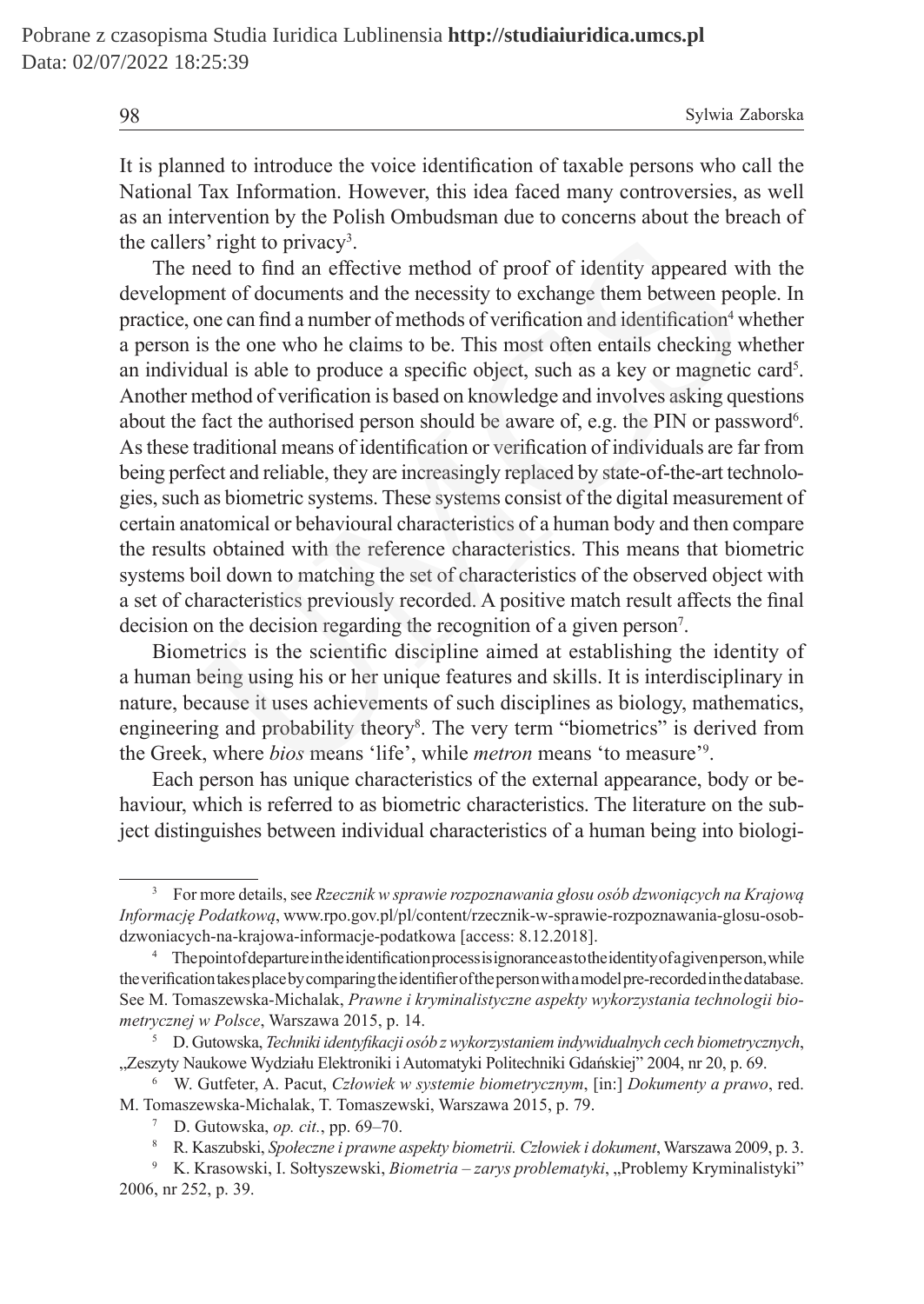cal-physical and behavioural<sup>10</sup>. First, they are closely related to the human organism, which means that man has no influence on them. The category of biological-physical biometrics includes fingerprints, structure of iris, facial image, DNA. Behavioural characteristics reflect how a particular activity is performed by a specific person. These may be learned, acquired and genetically conditioned behaviours. The category of behavioural biometrics covers, among other things, lips motion, manner of walking or manner of writing one's signature<sup>11</sup>. Currently, the ongoing development of so-called behavioural biometrics<sup>12</sup>, which focuses on the activities which, under the influence of frequent repetition, are subject to the individualization process.

The use of biometric solutions on a large scale resulted in public opinion's concerns about interference with the right to privacy, human dignity or the right to the protection of personal data<sup>13</sup>. Hence, there is a strong need for special protection of biometric data. In the previously binding legislation, there were no regulations referring directly to biometric data. Determining the conditions for admissibility and legality of biometric data processing gave rise to a number of ambiguities, especially since the legislature failed to provide the definition of biometric data and to regulate their status<sup>14</sup>. The Directive  $95/46/EC^{15}$  did not refer to biometric data directly. A valuable source of knowledge regarding the relationship between law and biometrics were opinions developed by Article 29 Data Protection Working Party<sup>16</sup>. A document prepared by the Working Party on biometrics in most cases granted to biometric data the status of personal data and pointed to the essential role played by the principle of proportionality in biometric data processing<sup>17</sup>. On the other hand, in the opinion of 2012, Article 29 Data Protection Working Party warned about the risk related to the processing of biometric data, especially in large centralised databases, due to the possible negative effects to persons whose data is processed. Article 29 Data Protection Working Party argued that biometric data should be identified with human biological properties and physiological and istics reflect how a particular activity is performed by a specific person earned, acquired and genetically conditioned behaviours. The categral biometrics covers, among other things, lips motion, manner of wall of writing

<sup>10</sup> A. Krasuski, *Ochrona danych osobowych na podstawie RODO*, Warszawa 2018, p. 118.

<sup>11</sup> A. Bodnar, J. Michalski, *Dokument biometryczny a prawa człowieka*, [in:] *Dokumenty we współczesnym prawie*, red. E. Gruza, Warszawa 2009, pp. 52–54.

<sup>12</sup> B. Hołtys, *Biometria w procesie identyfikacji*, [in:] *Funkcje procesu karnego. Księga jubileuszowa Profesora Janusza Tylmana*, red. T. Grzegorczyk, Warszawa 2011, p. 702.

<sup>13</sup> D. Jaroszewska-Choraś, *Biometria. Aspekty prawne*, Gdańsk 2016, p. 17.

<sup>&</sup>lt;sup>14</sup> Biometric data in the legislation previously in force neither was classified as sensitive data nor regular data. See A. Krasuski, *op. cit.*, p. 118.

<sup>&</sup>lt;sup>15</sup> Directive 95/46/EC of the European Parliament and of the Council of 24 October 1995 on the protection of individuals with regard to the processing of personal data and on the free movement of such data (OJ EU L 281 of 23 November 1995), hereinafter: Directive 95/46/EC.

<sup>&</sup>lt;sup>16</sup> More on the Working Party, see https://ec.europa.eu/newsroom/article29/news.cfm?item type=1358 [access: 10.06.2019].

<sup>&</sup>lt;sup>17</sup> Data Protection Working Party, Opinion 5/2003 of 1 August 2003, p. 9.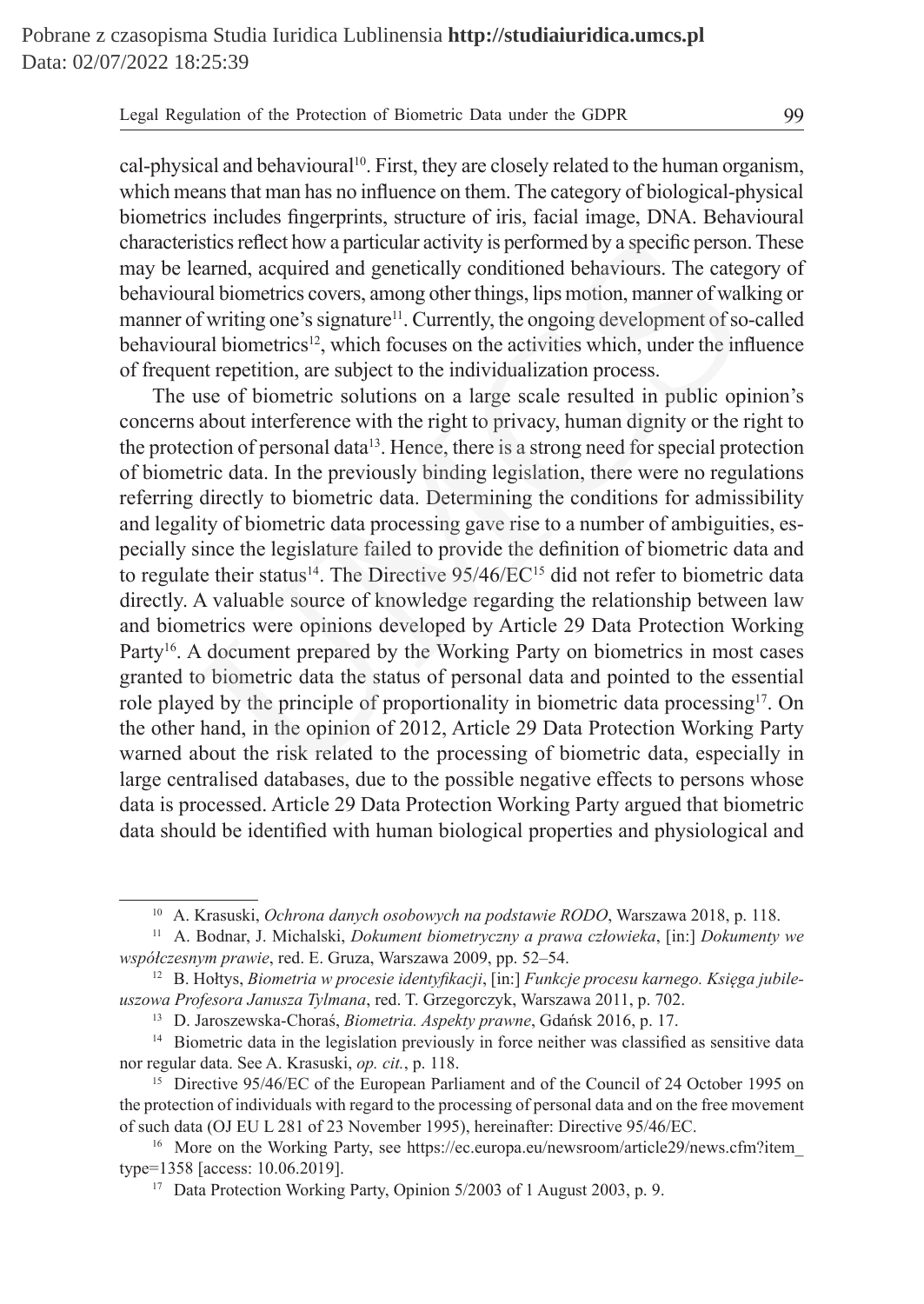100 Sylwia Zaborska

behavioural characteristics<sup>18</sup>. Despite the non-binding nature of the information contained in the guidelines developed by the Working Party, it should be noted the important role that this information played in the process of analysing the legal basis for processing biometric data<sup>19</sup>.

The law must follow the technological development, based on current trends and directions of change. The constant development of new technologies has also forced changes in the law on the protection of personal data. It was only Regulation (EU) 2016/679 of the European Parliament and of the Council of 27 April 2016 on the protection of natural persons with regard to the processing of personal data and on the free movement of such data, and repealing Directive 95/46/EC<sup>20</sup> which introduced the term of biometric data, unknown to the legislation applicable before 25 May 2018. According to the legal definition provided in Article 4 (14) GDPR, biometric data means personal data resulting from specific technical processing relating to the physical, physiological or behavioural characteristics of a natural person, which allow or confirm the unique identification of that natural person, such as facial images or dactyloscopic data. processing biometric data<sup>19</sup>.<br>aw must follow the technological development, based on current trends<br>of change. The constant development of new technologies has also forced cord<br>or on the protection of personal data. It w

The linguistic interpretation of the provision indicates that the EU legislature has sought to formulate the broadest possible definition of biometric data. Examples of biometric modalities are a facial image<sup>21</sup> and dactyloscopic data. It should also be stressed that the legislature adopted a legal definition of biometrics in line with the guidelines of the Article 29 Working Party<sup>22</sup>. As a result, three premises must be met to be able to refer to a specific information or set of information as "biometric data".

Firstly, this information must meet the definition of personal data referred to in Article 4 (1) GDPR. As a result, it must be the information about an identified or identifiable natural person ("data subject"). An identifiable natural person is one who can be identified, directly or indirectly, in particular by reference to an identifier such as name and surname, identification number, location data, online identifier or to one or more factors specific to the physical, physiological, genetic, mental, economic, cultural or social identity of that natural person.

<sup>&</sup>lt;sup>18</sup> Data Protection Working Party, Opinion 3/2012 of 27 April 2012, pp. 8–13.

<sup>&</sup>lt;sup>19</sup> It should be noted that within the Polish legal system, the term "biometric data" was only used by the Act of 13 July 2006 on Passport Documents (Journal of Laws 2006, No. 143, item 1027 as amended). Pursuant to Article 2 (1) of the Act on Passport Documents, the facial image and fingerprints placed in passport documents in electronic form shall be deemed biometric data. Also, Article 18 (1) (11) of the Act on Passport Documents lists biometric data as the data contained in a passport document.

<sup>20</sup> OJ EU L 2016, No. 119, hereinafter: GDPR.

<sup>&</sup>lt;sup>21</sup> Referring to facial image, the EU legislature, in recital 51 of the GDPR, noted that photographs, which are to be understood as media containing image, are covered by the definition of biometric data only when processed through a specific technical means allowing the unique identification or authentication of a natural person. See A. Krasuski, *op. cit.*, p. 128.

<sup>22</sup> M. Koba, *Dane biometryczne*, [in:] *RODO – ogólne rozporządzenie o ochronie danych. Komentarz*, red. E. Bielak-Jomaa, D. Lubasz, Warszawa 2018, p. 275.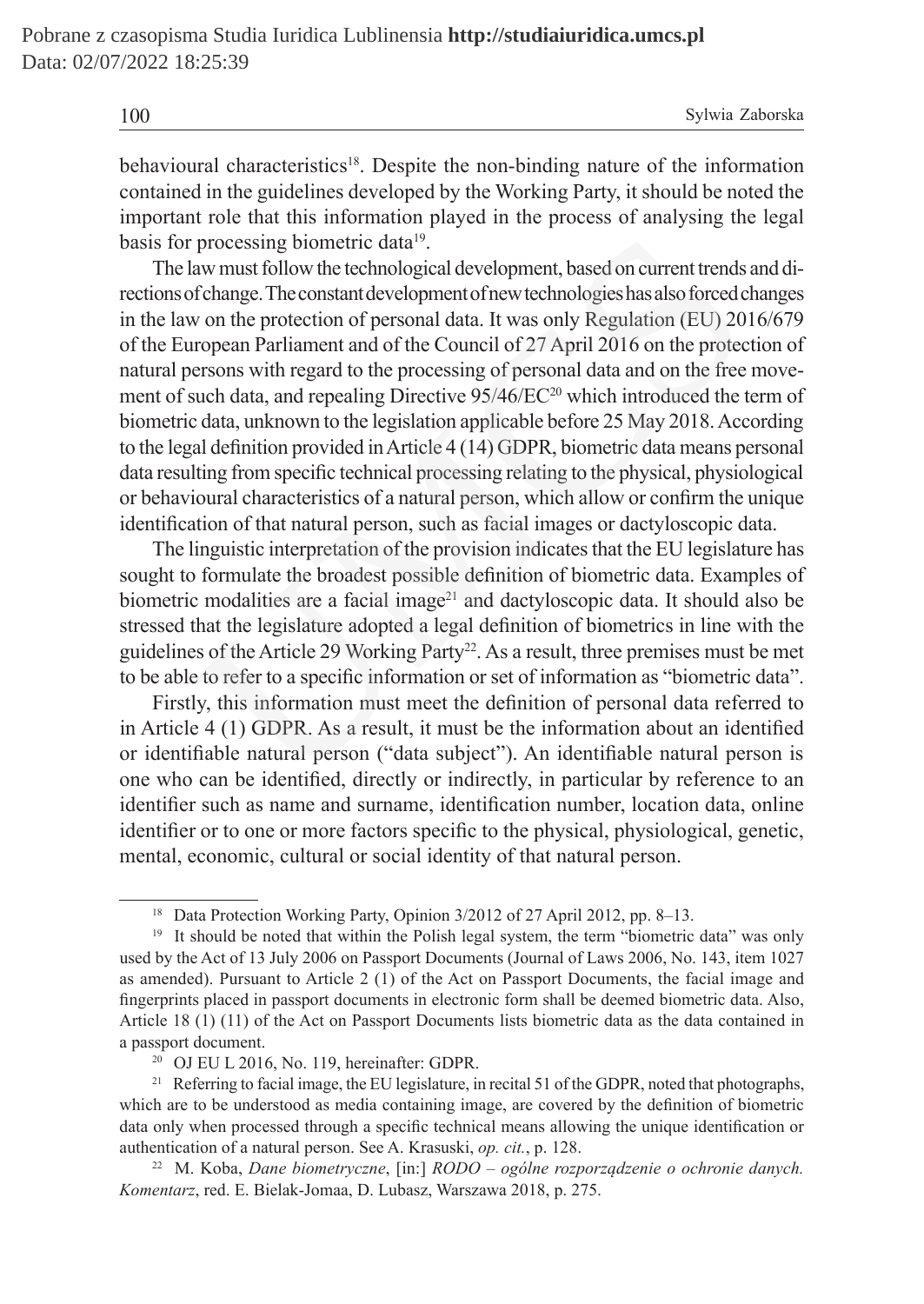Secondly, as this definition indicates, personal data must relate to one of the characteristics relating to a particular natural person. This may be one of the physical, physiological or behavioural characteristics. Among the physical characteristics, there is a distinction between morphological and anatomical features. Morphological features are all features that are visible to the naked eye in our appearance, e.g. eye colour. The anatomical features, on the other hand, refer to our internal body structure<sup>23</sup>.

Thirdly, biometric data must result from special technical processing. Although the legislature did not explain what technical processing was supposed to be characterised by and what it was supposed to consist in, the literature emphasises that it is to be associated with the use of technical means, with particular emphasis on ICT resources operating under appropriate software<sup>24</sup>. Not all information concerning physical, physiological or behavioural features of a human being will be classified as biometric data. Only those which entail special technical processing25. there is a distinction between morphological and anatomical fe<br>ogical features are all features that are visible to the naked eye<br>ce, e.g. eye colour. The anatomical features, on the other hand, r<br>nal body structure<sup>23</sup>.<br>

An important novelty in relation to the previously applicable legislation is the inclusion of biometric data processing in a particular category of data, commonly referred to as the so-called sensitive data<sup>26</sup>. Under the previously applicable legislation, the use of biometric data could only imply the use of sensitive personal data. When analysing fingerprints or biometric facial recognition, the data concerning racial or ethnic origin can be disclosed, which, in contrast to biometric data, were classified as sensitive data<sup>27</sup>.

As was the case before, the new rules also indicate that, in principle, the processing of special categories of data is prohibited<sup>28</sup>. Data covered by special protection by their nature are particularly sensitive in the context of fundamental rights and freedoms, as their processing may cause interference with the fundamental rights and freedoms of an individual<sup>29</sup>. Sensitive data concern the most intimate spheres of human life, hence the need for their exceptional protection $30$ . Biometrics, on

<sup>26</sup> The classification of data as ordinary and sensitive data is of particular importance in the context of the obligations of data controllers, in particular when analysing the data risk assessment and the related security of processing, the recording of activities and the mandatory appointment of a Data Protection Officer. See D. Lubasz, *Dane zwykłe i szczególne kategorie danych*, [in:] *RODO w e-commerce*, red. D. Lubasz, Warszawa 2018.

<sup>27</sup> D. Jaroszewska-Choraś, *op. cit.*, p. 103.

<sup>28</sup> A. Dmochowska, *Przetwarzanie danych szczególnej kategorii*, [in:] *Unijna reforma ochrony danych osobowych – analiza zmian*, red. A. Dmochowska, M. Zadrożny, Warszawa 2016, p. 29.

<sup>29</sup> P. Litwiński, P. Barta, M. Kawecki, *Zasady RODO*, [in:] *Rozporządzenie UE w sprawie ochrony osób fizycznych w związku z przetwarzaniem danych osobowych i swobodnym przepływem takich danych. Komentarz*, red. P. Litwiński, P. Barta, M. Kawecki, Warszawa 2018, p. 331.

<sup>30</sup> D. Jaroszewska-Choraś, *op. cit.*, p. 102.

<sup>23</sup> A. Krasuski, *op. cit.*, pp. 126–127.

<sup>24</sup> *Ibidem*, p. 127.

<sup>25</sup> M. Koba, *op. cit.*, p. 275.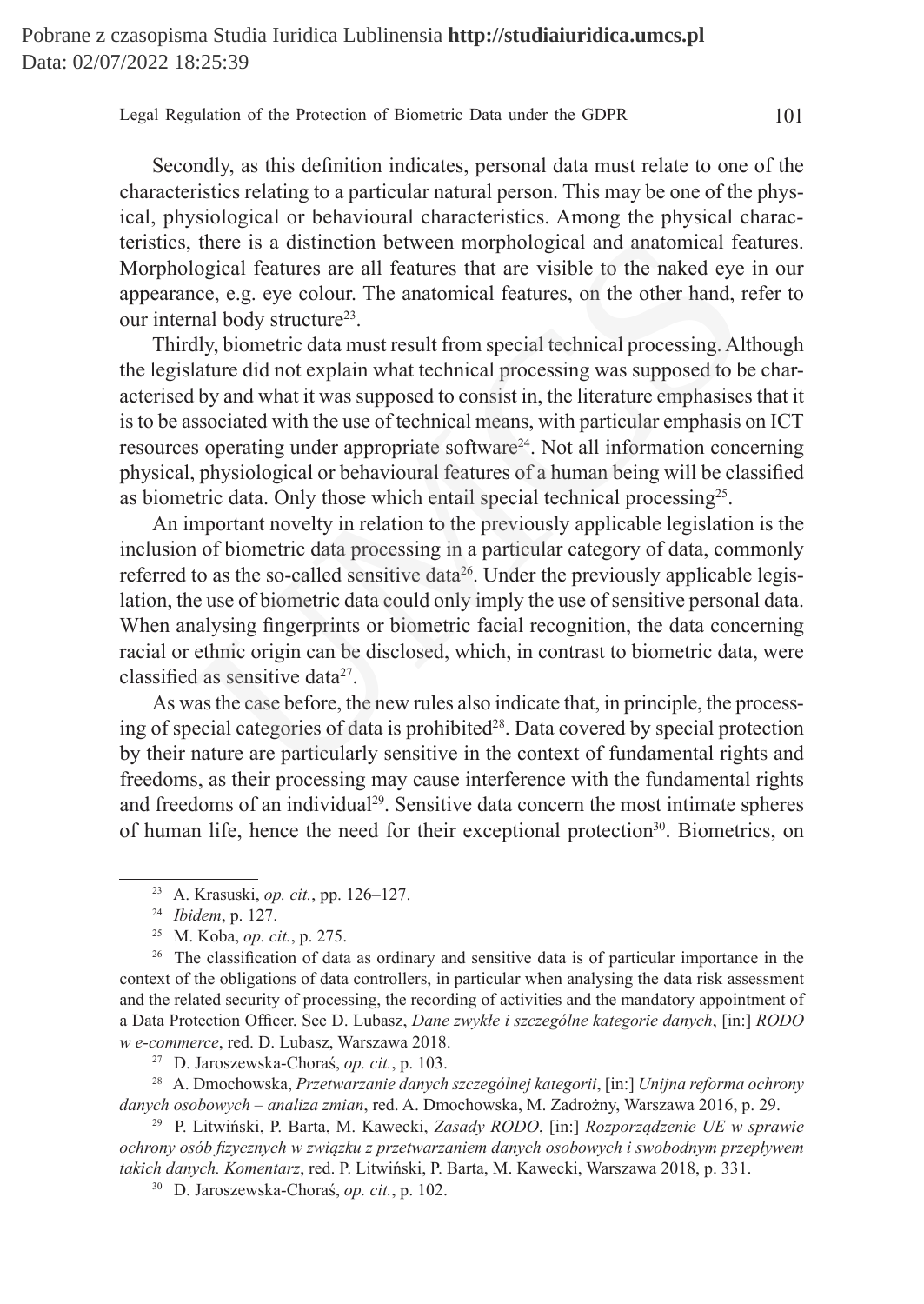102 Sylwia Zaborska

the other hand, examines everything that makes it possible to identify individual characteristics, so it should be considered as an appropriate solution to include biometric data in a specific category by the legislature.

The list of sensitive data specified in the GDPR is of a closed nature. Pursuant to the current wording of Article 9 (1) GDPR, processing of personal data revealing racial or ethnic origin, political opinions, religious or philosophical beliefs, or trade union membership, and the processing of genetic data, biometric data for the purpose of uniquely identifying a natural person, data concerning health or data concerning a natural person's sex life or sexual orientation shall be prohibited $31$ .

Legal scholars note that the so-called "two-fold division" between ordinary and sensitive data is artificial and flawed. It is argued that it is very likely that in specific situations the processing of certain data falling within the category of ordinary data, e.g. data on the economic or social situation, will pose a higher risk to human privacy than the processing of certain so-called sensitive data<sup>32</sup>.

The EU legislature, despite the general prohibition on the processing of so- -called sensitive data, has defined in Article 9 (2) GDPR situations where this prohibition may be lifted. This means that this data may only be processed if at least one of the conditions mentioned in the above-mentioned law provision is met. Each of these circumstances is independent and autonomous, hence the literature points to the prohibition on interpreting this provision broadly<sup>33</sup>. list of sensitive data specified in the GDPR is of a closed nature. Purent wording of Article 9 (1) GDPR, processing of personal data I or ethnic origin, political opinions, religious or philosophical beli on membership,

The processing of data<sup>34</sup> covered by special protection, including biometric data, will be allowed provided that the data subject has given a clear consent to their processing for one or more specific purposes. *A contrario*, it cannot be an "ordinary consent". The literature points out that explicit consent cannot raise any doubt about the fact that it has been granted by the data subject and will have the form of a declaration of intent. It will therefore not be sufficient to only acknowledge  $i<sup>35</sup>$ .

Another condition allowing for personal data processing is the fact that the processing is necessary for the purposes of carrying out the obligations and exercising specific rights of the controller or of the data subject in the field of employment and

<sup>&</sup>lt;sup>31</sup> The GDPR extended the list of special categories of data. The Directive 95/46/EC failed to distinguish genetic data and biometric data in the so-called sensitive data catalogue. See P. Fajgielski, *Przetwarzanie szczególnych kategorii danych w świetle RODO*, "Informacja w Administracji Publicznej" 2017, nr 2, p. 15.

<sup>32</sup> P. Litwiński, P. Barta, M. Kawecki, *op. cit.*, p. 331.

<sup>33</sup> *Ibidem*, p. 330.

<sup>&</sup>lt;sup>34</sup> Under the GDPR, the definition of data processing is very broad. According to Article 4 (2) GDPR, personal data processing means any operation or set of operations which is performed on personal data or on sets of personal data, whether or not by automated means, such as collection, recording, organisation, structuring, storage, adaptation or alteration, retrieval, consultation, use, disclosure by transmission, dissemination or otherwise making available, alignment or combination, restriction, erasure or destruction.

<sup>35</sup> P. Litwiński, P. Barta, M. Kawecki, *op. cit.*, p. 334.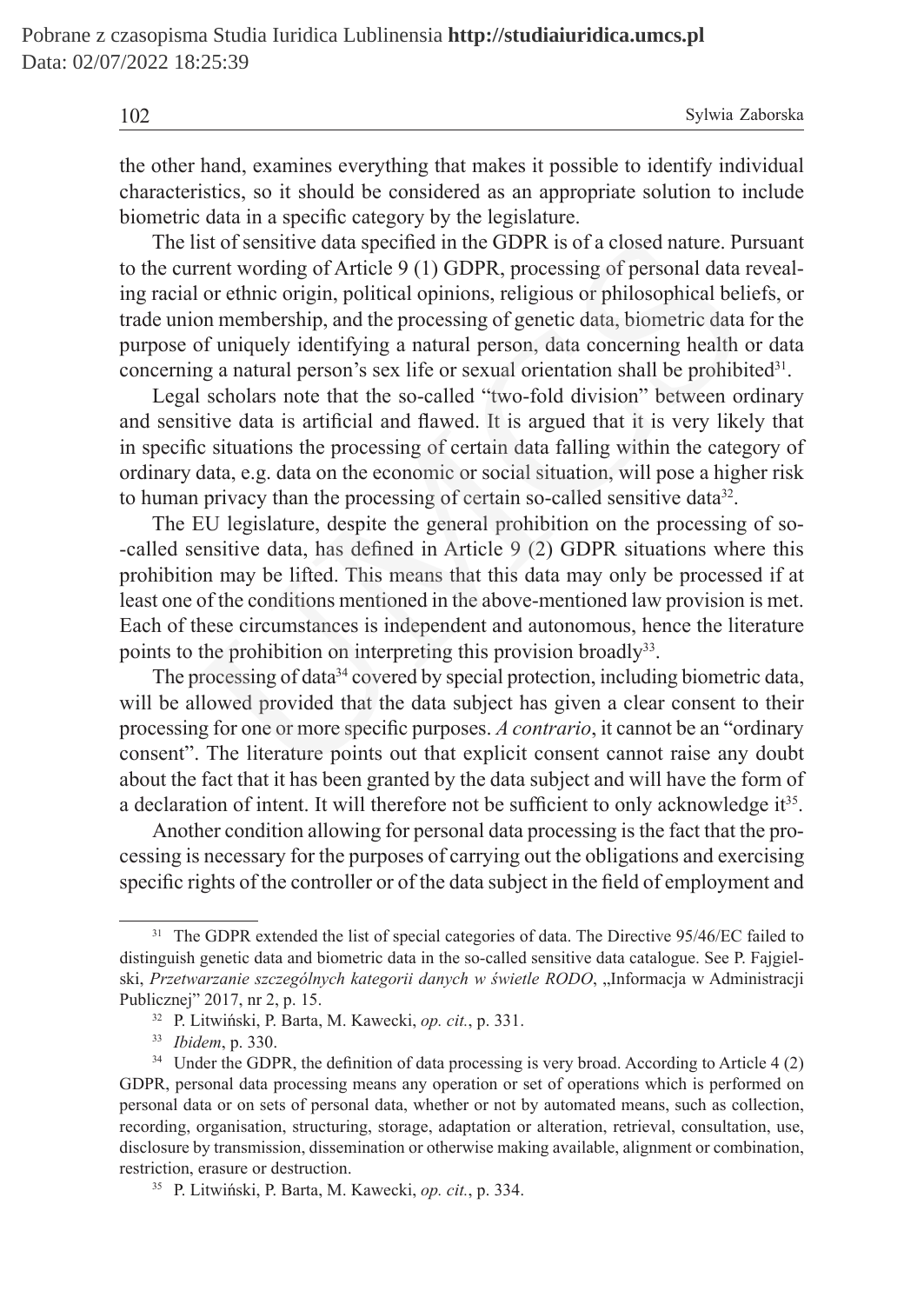social security and social protection law in so far as it is authorised by European Union or Member State law<sup>36</sup>.

Processing of the data concerned shall also be acceptable to the extent necessary to protect the vital interests of the data subject or of another natural person where the data subject is physically or legally incapable of giving consent (Article 9 (2) (c) GDPR). The regulation allows the possibility of waiving the prohibition on personal data processing in the context of the need to protect the vital interests of another person, not only the data subject. This waiver may be particularly important where there is a need to protect the third party's health, for the reasons related to the health condition of the data subject, related directly to e.g. an infectious disease<sup>37</sup>. is the vital interests of the data subject or of another natural person<br>subject is physically or legally incapable of giving consent (Articl<br>R). The regulation allows the possibility of waiving the prohibit<br>data processin

Another condition authorising for the processing of specific categories of data is processing carried out in the course of its legitimate activities with appropriate safeguards by a foundation, association or any other not-for-profit body with a political, philosophical, religious or trade union aim (Article 9 (2) (d) GDPR). An important novelty in this respect is admitting the processing of personal data not only of the current members of the said organisations but also former members thereof<sup>38</sup>.

The processing of a particular category will also be possible if the data subject makes the data manifestly public. Therefore, the two conditions must be met combined: 1) the publication of sensitive data, e.g. fingerprints by the data subject; and 2) these data must be manifestly made public, e.g. via the media such as radio, television, press or the Internet<sup>39</sup>.

Another condition implying the possibility of processing personal data is the need to establish, exercise or defend legal claims or the processing whenever courts are acting in their judicial capacity<sup>40</sup>.

Another circumstance conditioning the waiver of the general prohibition of processing of so-called sensitive personal data is reasons of substantial public interest. The legislature stressed that these interests should be proportionate to the aim pursued and should respect the essence of the right to data protection<sup>41</sup>.

The next condition set out by the legislature concerns health protection. Sensitive data, including biometric data, may be processed if it is necessary for the purposes of preventive or occupational medicine. This concerns, first of all, the situation of assessment of the working capacity of the employee, medical diagnosis, the provision of health or social care. Sensitive data may be processed for the purposes of

<sup>36</sup> A. Dmochowska, *op. cit.*, p. 31.

<sup>37</sup> P. Litwiński, P. Barta, M. Kawecki, *op. cit.*, p. 336.

<sup>38</sup> P. Fajgielski, *op. cit.*, p. 16.

<sup>39</sup> P. Litwiński, P. Barta, M. Kawecki, *op. cit.*, p. 337.

<sup>40</sup> A. Dmochowska, *op. cit.*, p. 32.

<sup>41</sup> *Ibidem*.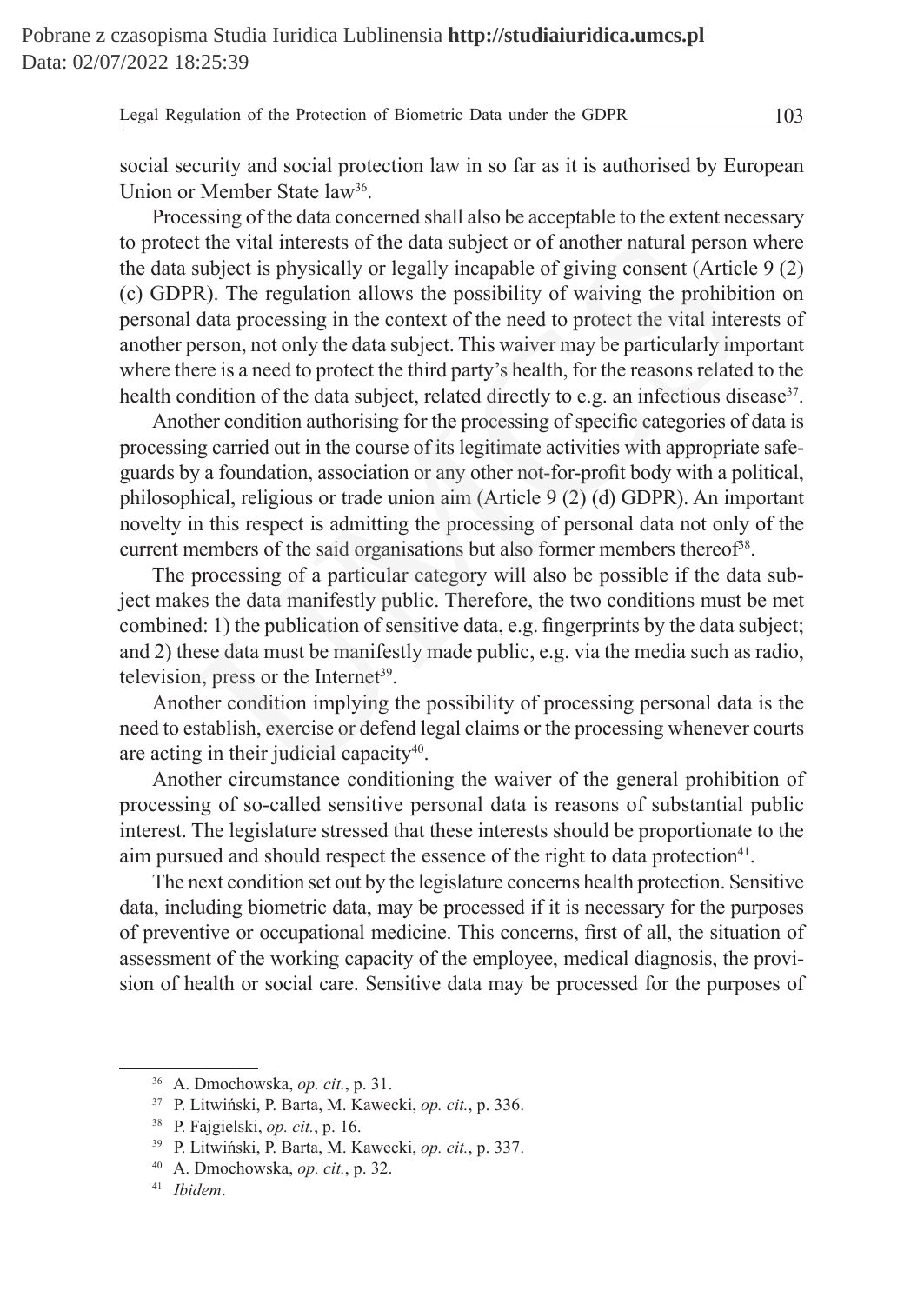| 104 | Sylwia Zaborska |
|-----|-----------------|
|     |                 |

treatment or the management of health or social care systems and services on the basis of European Union or Member State national law (Article 9 (2) (h) GDPR).

Processing of such data is also allowed if necessary for reasons of public interest in the area of public health. This applies in particular to the protection against serious cross-border threats to health or ensuring high standards of quality and safety of health care and of medicinal products or medical devices, on the basis of European Union or Member State national law which provides for suitable and specific measures to safeguard the rights and freedoms of the data subject, in particular professional secrecy.

The last condition, which implies the admissibility of processing for archiving purposes in the public interest, scientific or historical research purposes or statistical purposes. Such processing should be based on national or European Union law42.

It would seem that the above list is very broad, which may negatively affect the importance of the general prohibition of processing personal data of a special category43. Consequently, it is necessary to examine with due diligence and caution as to whether, in the case of biometric data processing, we have a legal condition to waive the general prohibition of the processing of so-called sensitive data. This problem concerns especially employers, who, along with technological progress, are increasingly willing to use new solutions. A particular interest in the use of biometrics covers the possibility of confirming the presence of employees at work and securing the property of special value located within the premises of the worksite<sup>44</sup>. e area of public health. This applies in particular to the protection across-border threats to health or ensuring high standards of qualif health care and of medicial products or medical devices, on the bean Union or Membe

It should also be noted that the EU legislature, in Article 9 (4) GDPR, left the possibility to establish further regulations, including the regulation of further restrictions on the processing of genetic, biometric and health-related data. Owing to this, a large scope of freedom is seen in the field of creating the principles of biometric data processing<sup>45</sup>. Taking into account the principle of adequacy, the controller should collect only necessary data, examining whether it is possible to achieve the required goal by using other, less sensitive data<sup>46</sup>.

The use of biometric technologies is becoming more and more popular. The reasons for the growing interest in biometric methods relate to the fact that sometimes it is very difficult to remember access passwords or PINs, while it is very easy to lose access cards. As a result, traditional identification or verification is based on what the user knows or possesses. Biometric methods are different, as they are based on who the user is and what their individual characteristics are. However,

<sup>42</sup> P. Litwiński, P. Barta, M. Kawecki, *op. cit.*, p. 344.

<sup>43</sup> D. Jaroszewska-Choraś, *op. cit.*, p. 102.

<sup>44</sup> L. Mucha, *RODObiometria, czyli dane biometryczne w RODO*, www.rodokompas.ostrowski-legal.net/single-post/2018/09/19/RODObiometria-czyli-dane-biometryczne-w-RODO [access: 8.12.2018].

<sup>45</sup> R. Lewandowski, *op. cit.*, p. 164.

<sup>46</sup> L. Mucha, *op. cit*.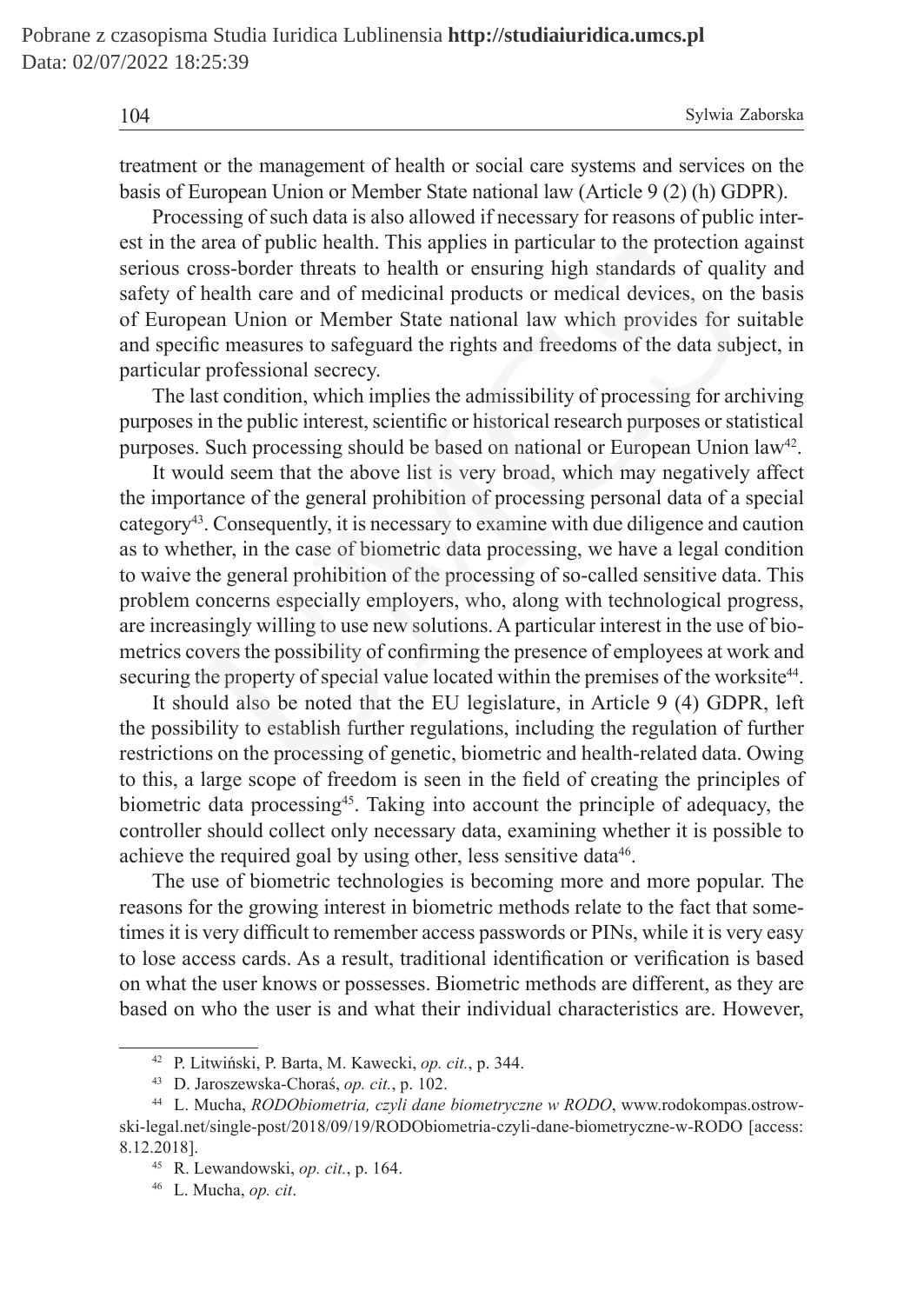due to the complexity of the issue of biometrics and the possibility of using it in practice, it is important to first keep in mind its impact and its effects on the fundamental human rights<sup>47</sup>. It seems obvious that the use of biometric techniques, both in public administration and in the private sector, will depend on the approach to security considerations<sup>48</sup>. On the other hand, the increase in public awareness in the context of opportunities and risks related to the security of biometric systems could result in an increase in the overall efficiency level of these systems<sup>49</sup>.

With this in mind, it should be firmly stated that modern biometric technologies pose numerous challenges to different scientific disciplines, including in particular legal sciences. It is therefore important that legal regulations, especially those regarding the protection of personal data, follow the development of the use of biometrics. These regulations should, on the one hand, allow for wider use of biometric techniques designed primarily to improve safety, but also to provide basic standards for the storage of biometric data and their processing. An instrument to ensure the basic security standards are the regulations for biometric data provided for in the GDPR. Therefore, the EU legislature's decision should be positively assessed as regards the introduction of the legal definition of biometric data and its classification as the category that requires special protection. The definition of biometric data will facilitate the process of determining the legal bases for processing. calministration and in the private sector, will depend on the approximidations<sup>48</sup>. On the other hand, the increase in public aware ext of opportunities and risks related to the security of biometric sysual in an increase

## **REFERENCES**

Act of 13 July 2006 on Passport Documents (Journal of Laws 2006, No. 143, item 1027 as amended). *Biometria w bankowości i administracji publicznej*, Warszawa 2009.

- Boczoń W., *Biometria w bankowości. Co za jej pomocą załatwimy dziś w banku?*, www.bankier.pl/ wiadomosc/Biometria-w-bankowosci-Co-za-jej-pomoca-zalatwimy-dzis-w-banku-7542743. html [access: 6.12.2018].
- Bodnar A., Michalski J., *Dokument biometryczny a prawa człowieka*, [in:] *Dokumenty we współczesnym prawie*, red. E. Gruza, Warszawa 2009.
- Data Protection Working Party, Opinion 5/2003 of 1 August 2003.
- Data Protection Working Party, Opinion 3/2012 of 27 April 2012.
- Directive 95/46/EC of the European Parliament and of the Council of 24 October 1995 on the protection of individuals with regard to the processing of personal data and on the free movement of such data (OJ EU L 281 of 23 November 1995).
- Dmochowska A., *Przetwarzanie danych szczególnej kategorii*, [in:] *Unijna reforma ochrony danych osobowych – analiza zmian*, red. A. Dmochowska, M. Zadrożny, Warszawa 2016.

<sup>47</sup> D. Jaroszewska-Choraś, *op. cit.*, p. 26.

<sup>48</sup> Security in this meaning is defined as preventing from acquisition and free use of sensitive information by unauthorised persons. See *Biometria w bankowości i administracji publicznej*, Warszawa 2009, p. 103.

<sup>49</sup> W. Gutfeter, A. Pacut, *op. cit.*, p. 81.